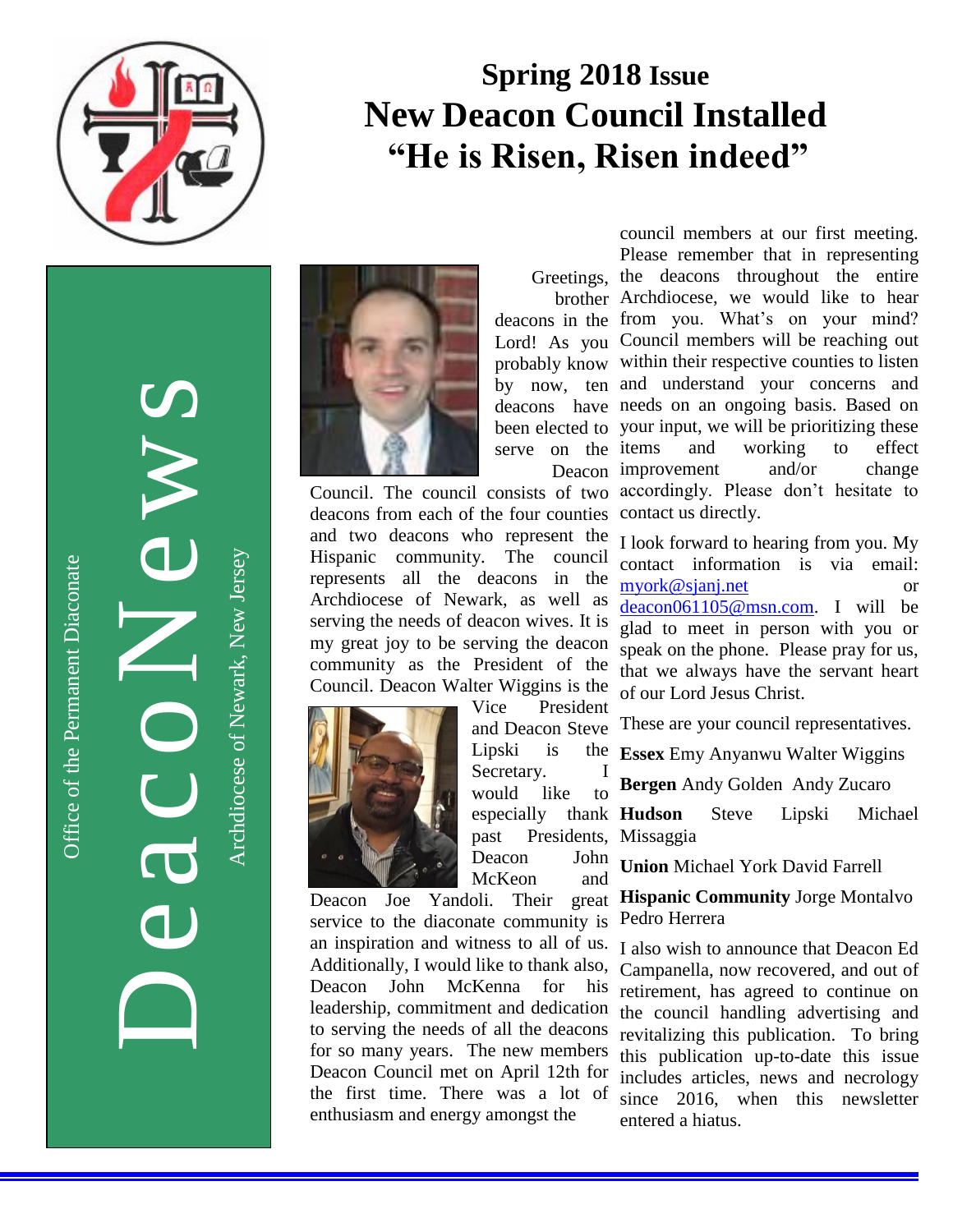### *Director's Column*



**Deacon John McKenna**

Easter is a time of new beginnings and that includes a new beginning for the Deacon News! Special thanks to Ed Campanella for coming out of retirement!

2018 is a special year in which we celebrate the 50th Anniversary of the Restoration of the Diaconate in the Church. The cap stone of our celebrations this year will include a Mass with Cardinal Tobin in the Cathedral Basilica of the Sacred Heart on Sunday, October 7 at 12:00 p.m. with a reception immediately following in the Archdiocesan Center. Please invite your wives, children and pastor to celebrate this special event with the Diaconate Community.

I want to thank all of you who voted for the newest members of the Deacon Council. Deacon Michael York is President of the Council and Deacon Walter Wiggins is Vice President. Deacon Steven Lipski is Secretary. Your Council representatives will be contacting you to get your input and invite you to participate in local gatherings of deacons in your county. Please participate in these important gatherings. Your Deacon Council representatives are your elected voice in the community. Let your voice be heard!

Deacon candidate, Rodrigo Soriano, who was not ordained with his class in 2016, has been given approval, by

Cardinal Tobin, to be ordained with the transitional deacons at 12 noon on May 20. 2018 at the Sacred Heart Cathedral Basicila in Newark

The Annual Memorial Mass will be held on Saturday, April 28, 2018 at 11:00 a.m. in the Archdiocesan Chapel with a lunch reception following. We remember and pray for all deceased Deacons and Deacon Wives. We recall, most recently, the death of Mary Stark, wife of Deacon Henry Stark. Mary had been a longtime supporter and advocate for this Mass and many other activities involving the Diaconate Community over the years. Mary will be missed. May she rest in the Peace of Christ!

A blessed Easter season to all!

Christ is Risen!

## *Diaconate 50th Anniversary*

The Congress heralding the  $50<sup>th</sup>$ anniversary of the Permanent Diaconate in the United States will take place July 22-26, 2018 in New Orleans. The theme for the congress is: "Christ the Servant: Yesterday, Today, Forever." If you want to attend this exciting Congress register at https://www.deacon2018.org/

Our local commemoration of the 50th anniversary will take place at Sacred Heart Cathedral, Newark, on Sunday, October  $7<sup>th</sup>$  at the Noon Mass with a reception to follow. This is a special celebration and we would like to see a great turn out of deacons, and their wives with their families, parish priests women and men in consecrated life, and parishioners. Please help spread the word about attending this important commemorative Mass.

### *Deacons Wives & Widows Memorial*



Mary Stark entered eternal life on February 16, 2018. After her bloved husband Deacon Henry Stark's entrance into eternal life in 1998 Mary continued as an avid diaconate supporter and contributed to the Deacon & Wives Memorial mass, organizing, welcoming and commiserating at all events.

Irene Walsh 87, the widow of Deacon John Walsh - Class of '76 – entered eternal life on March 12, 2016. Mass was celebrated at St. Thomas the Apostle on Friday March.

Mary Beirne Wall 84, New Hope Ky. Widow of Deacon Joseph Wall who entered eternal life on January 29, 2016. A Funeral Mass was celebrated Monday, Feb. 1, 2016, at 11 a.m. at St. Vincent de Paul Catholic Church, New Hope, Ky.

This year's memorial mass and reception will be on Saturday April 28, 2018 in the Archdiocesan Chancery Chapel at 11:00 am. Annotate your calendars and join us for this solem remembrance.

## **Turn Around and Be Converted**

On the third weekend of May, 20 men of Kenosis (an interdemonational prison ministry) will be offering an Encounter with Christ Retreat at Northern State Prison in Newark to 40 men. The team will prepare and pray at St. John the Apostle's McGuinness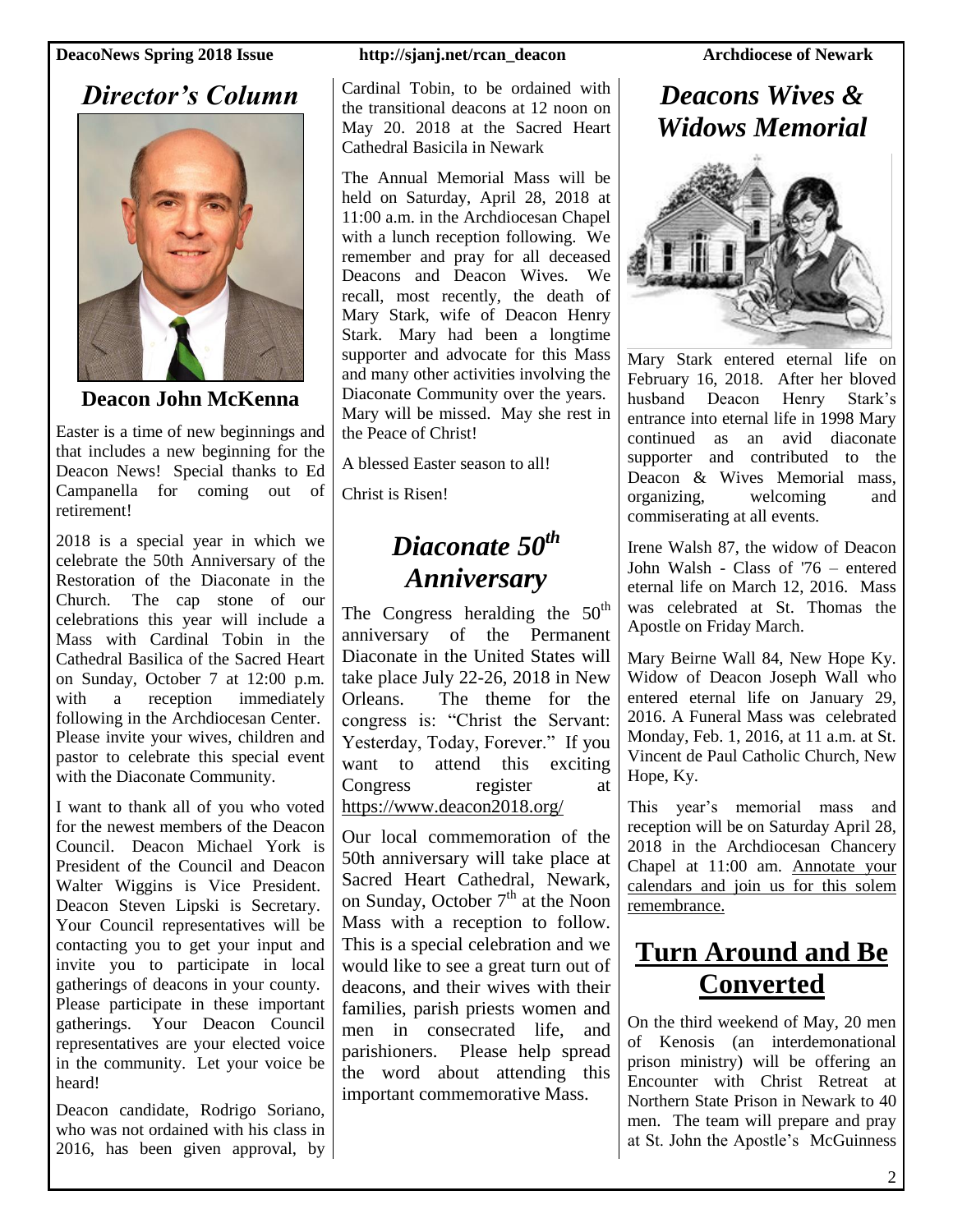Center. As in Cursillo and TresDios retreats, "Agapes" (Palancas) are presented to the attendees for encouragement for their walk with Christ.

You to can offer encouragement and prayers by writing a short note, addressed to "My Brother in Christ" and signed only with a your first name. Please do not include full names, addresses or a date.

Please send "Agapes" (Palancas) to Deacon Ed Campanella at edcampy@comcast.net

### **DeColores!!!**

### *Deacon Retreat Spring 2016*

### *Linwood Spiritual Center, Rhinebeck, NY*

By Deacon Paul Carris



From Friday April 22nd till Sunday April 24th, a small group of deacons wandered north and participated in a Spring weekend retreat at the Linwood Spiritual Center in Rhinebeck, NY led by Retreat Director Fr. Mariusz Koch, a Franciscan Friar of the Renewal and organized by Deacon Ken DiPaolo.

What may have been lacking in quantity was made up for in quality. Insightful and motivational talks were provided by Fr. Mariusz, inspirational music from Deacon Anthony Liguori, fantastic weather, a beautiful setting overlooking the Hudson River and wonderful conversation as we all were given this opportunity to get to know each other better by breaking bread and sharing stories.

What Fr. Mariusz unveiled for us as a theme for the weekend was "Go

deeper into our Love of Jesus." In going deeper into our Love of Jesus, we can find joy. According to Pope Francis, we should use that joy as our means to evangelize and pull people from a culture of restlessness – starting with ourselves. Even though surrounded by a nation that is always seeking personal happiness, we live in a joyless society. Fr. Mariusz encouraged us not to fall into joyless ministry and to seek the source of Joy in prayer. He paraphrased Pope Francis – "There is no holiness in sadness" and Mother Theresa – "If you can't smile – leave."

There is sadness because there is fear. Our faith, while it does not destroy fear, does overcome it. Faith is what we develop during this pilgrimage that is our life. We are on pilgrimage because this world is not our home. Our retreat was meant to give us perspective on that reality. The reality that there will be an End Times and that we must use our lives and our ministry to prepare for it.

Fr. Mariusz pointed out that many of us work for Jesus, but how many of us love Him. We are only worthy to take care of God's Sheep if we love him and we can only love him because he loved us first. It is our defining moments as Catholics when we truly experience that God loves us.

God's love comes to us through Jesus, who expressed that love throughout the New Testament by doing little things: changing his plans at Cana to keep a young couple from embarrassment, making breakfast on the shore for his apostles, washing their feet and touching those he healed physically, emotionally and spiritually. He showed us by example how a word, look, or gesture can change a person's life. Do we do these little things for others, whether appreciated or not? Do we do these things in our marriages? The little things done for us are what we remember in our own lives.

Lastly, we heard how the Father is revealed in everything that Jesus did and still does today through the Holy Spirit. With Jesus, our Joy is constantly renewed. By going deeper into his love on this wonderful retreat, I saw that joy and renewal in each of my brothers faces. Renewed, we now are ready to go out and reveal that love and joy to others in our Ministry.

# *Deacon Frederic (Fritz) Kautz*

Frederick (Fritz) Kautz, 77, entered eternal life on June 10, 2016. Ordained 17 years ago in 1999 by His Eminince Theodore Cardinal McCarrick (then Archbishop of Newark).

## *Deacon Joseph James Wall*



Joseph James Wall 83, of New Hope, Ky, entered eternal life, on January 21, 2016 at The University of Louisville Hospital. A U.S. Army

veteran who served as deacon at St. Teresa's in Summit and St. John's in Newark. Deacon Joe was born Jan. 17, 1933, in New York City. He was a U.S. Army veteran and a retired employee of American Water Works in New Jersey. In 1975, he was part of the first permanent diaconate class ordained in the Archdiocese of Newark, N.J. He served as a deacon for many years at St. Teresa's Church in Summit, N.J., and at St. John's Church in Newark. Since 2002, he served as a deacon in Nelson County at St. Vincent de Paul in New Hope, Basilica of St. Joseph Proto-Cathedral in Bardstown, Ky., and Windsor Gardens Retirement Community. He was also a Third Order Dominican. He was preceded in death by his parents, Joseph and Bedelia Wall, and two sons, Joseph and Thomas Wall.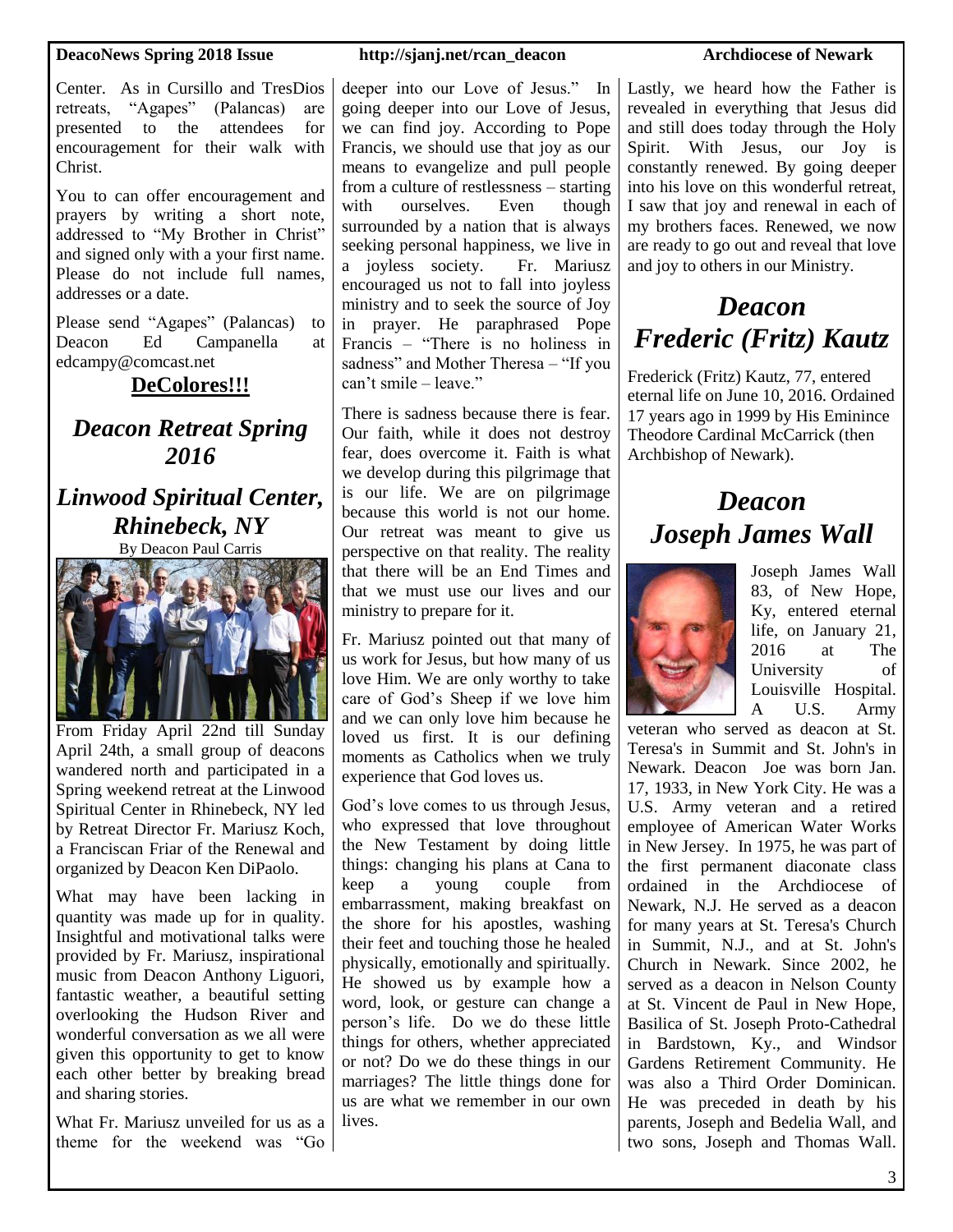He is survived by his loving wife of 62 years, Mary Beirne Wall; his daughter, Mary Manion (Francis) of Bardstown, Ky; two sons, David Wall (Leal) of Harrington, Del., and Samuel Wall of New Jersey, along with 15 grandchildren and 17 greatgrandchildren. A Funeral Mass was celebrated on Tuesday, Jan. 26, 2016, at 11 a.m. at St. Vincent de Paul Catholic Church, New Hope, with burial in the church cemetery.

# *Deacon Daniel J. Wilverding*



Daniel J. Wilverding 87, an Metallurgical engineer at AT&T/Bell Labs and faculty member at Union County College, ordained Catholic deacon

with Archdiocese of Newark who served at St. Michael's in Cranford since the 1970s Deacon Daniel J. Wilverding passed away on Monday, Feb. 22, 2016, in the Little Flower Manor, Wilkes Barre, Pa.

A Mass of Christian Burial was celebrated on Monday, Feb. 29, at 1 p.m. at the Little Flower Manor Chapel, 200 S. Meade St., Wilkes Barre, Pa. Interment was in St. Teresa of Avila Cemetery in Summit, N.J., where Deacon Wilverding will be buried next to his beloved wife, Ruth.

Daniel was born and raised in Sugar Notch, Pa.; however, he spent a good amount of his adult life in Cranford, N.J. St. Charles Borromeo Roman Catholic Church in Sugar Notch, Pa., held a special place in his heart because it was where he was baptized, received Holy Communion, received Confirmation, and was married to his best friend and love of his life, Ruth Ginley. After 37 years of a very happy and fulfilling marriage, Daniel's heart was broken when his wife, Ruth, passed away on July 27, 1998. Daniel

attended St. Charles Borromeo Elementary School and graduated from St. Mary's High School in Wilkes Barre, Pa., in 1947.

He was always a very hard worker; as just a young man, he dug graves, and performed janitorial duties to pay his tuition for his attendance at St. Mary's High School. Upon graduating from high school, Daniel entered St. Peter's Seminary in Ottawa, Ontario, Canada. He then attended King's College in Wilkes Barre, Pa., until he was drafted into the U.S. Army, where he served for two years at Fort Richardson, Alaska. After his honorable discharge from the military.

Daniel graduated from the Stevens Institute with a master's degree in metallurgical engineering and Seton Hall Immaculate Conception Seminary with a master's degree in Theology and a master's degree in Divinity. At U.S. Steel, Daniel held the position of metallurgical engineer; at RCA as an electrical magnetics expert, and at AT&T, Bell Labs. Daniel also taught metallurgy and mathematics at Union County College for many years. Daniel was a member of the first permanent diaconate class in the Archdiocese of Newark, N.J. He was ordained as a deacon by Archbishop Peter L. Gerety on Dec. 12, 1976, at the Cathedral Basilica of the Sacred Heart. Daniel was a member of both Holy Family Roman Catholic Church in Sugar Notch, Pa., and St. Michael's Roman Catholic Church in Cranford, N.J., where he served as deacon since his ordination.

Daniel was a member of the American Legion Post 0796 in Sugar Notch, Pa.,; a lifetime member and past grand knight of the Knights of Columbus Council 6226 in Cranford; a past member of the Deutscher Club of Clark Inc. in Clark, N.J., and a former chairman of ASTM. Daniel's generosity extended beyond family, giving to many religious and charitable organizations and to individuals in need.

Daniel is survived by his sisters-inlaw, Janice Ginley, Alice Holmes, and Rose Meade; his brother-in-law, John Ginley, and by his many nieces, nephews and cousins. In addition to the loss of his wife, Ruth, Daniel was preceded in death by his brothers, Francis, Jerome, John, and Joseph Wilverding; his brothers-in-law, Joseph Cybuch, Daniel Eugene, Michael, and Thomas Ginley, Joseph Greiner, James Holmes, Jack Kearns, Harry Meade and Benjamin Solomon; his sisters-in-law, Eleanore, Joan, and Marion Ginley, Mary Greiner, Elinor Kearns, Margaret Solomon, Marie, Peggy, and Terry Wilverding; his nephews, Daniel Ginley Jr. and Michael Ginley II, James and Robert Meade, and Francis Wilverding Jr.; his niece, Janet Keefe, and his great-niece, Melanie Petruchovas. The family would like to thank Rev. Richard Ghezzi, Chaplain, the Carmelite Sisters, and the staff of Little Flower Manor for the loving and expert care given to Daniel during his time as a resident there, where he was able to attend Mass daily. Also, the family would like to extend their gratitude to Rev. Joseph R. Kakareka, pastor of Holy Family Parish in Sugar Notch, Pa., for his spiritual care, and to the clergy and others in residence at Little Flower Manor/St. Therese Residence for their companionship and support, as well to the Rev. Msgr. Timothy J. Shugrue, pastor of St. Michael's Church in Cranford, N.J., and other friends for their visits and calls during his stay in Wilkes Barre, Pa. Those wishing to make a donation in Daniel's memory are asked to please consider giving to Holy Family R.C. Church, Sugar Notch, Pa. 18706; St. Michael's R.C. Church, Cranford, N.J. 07016, or the Little Flower Manor, Wilkes Barre, Pa. 18702.

# *Did You Know?*

The "St Lawrence Deacon's Fund" is a donation supported fund instituted to assist Deacons who are seriously challenged financially.